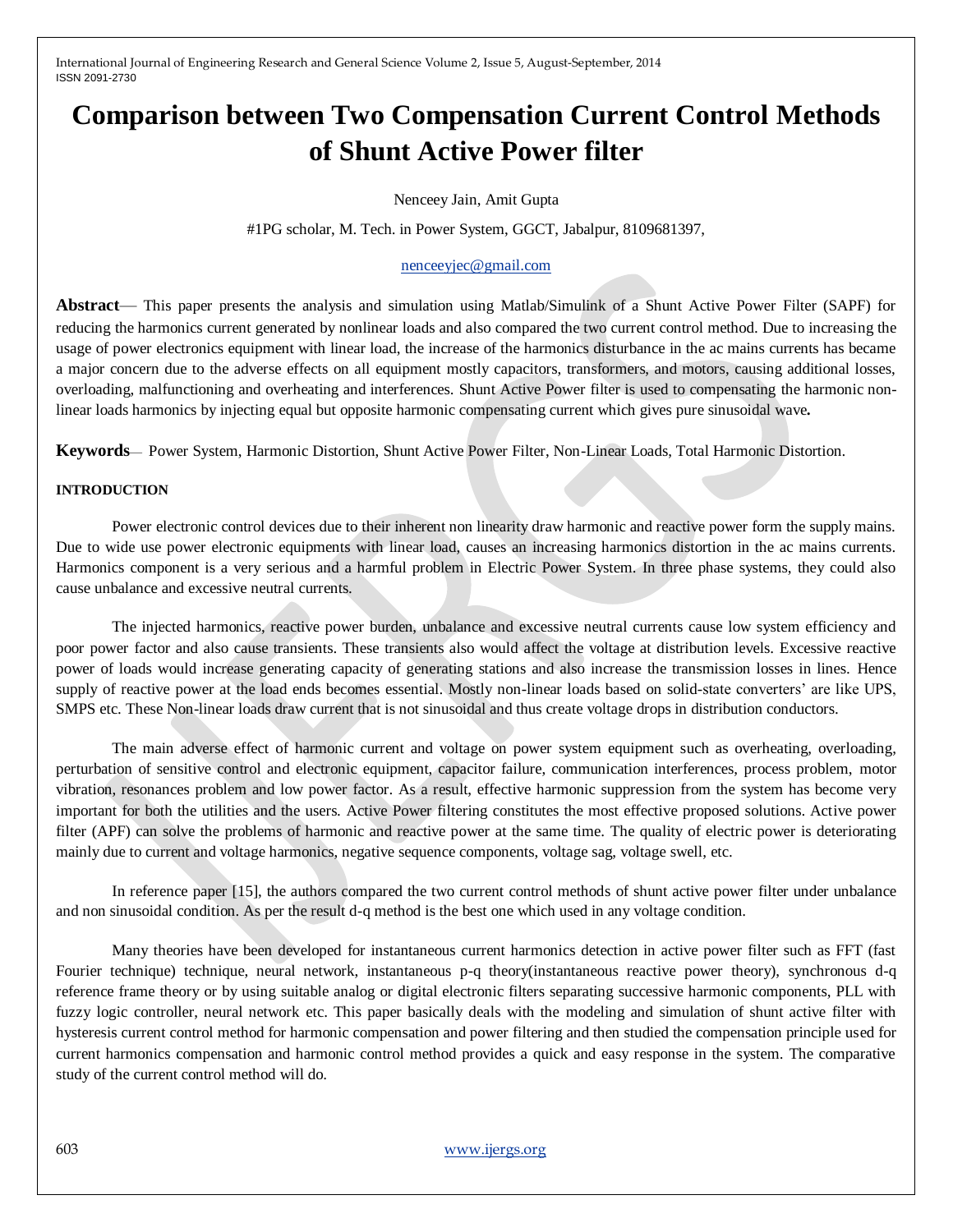# **SHUNT ACTIVE POWER FILTER**

Figure 1 shows the basic configuration of a shunt active filter for harmonic current compensation of a specific load. Shunt active filter inject harmonic current equal and opposite in phase to harmonic current produced by load into line.



Fig. 1 Principle of Shunt Active Filter

## **INSTANTANEOUS REACTIVE POWER THEORY**

Akagi et al. [1, 2] have proposed the "The Generalized Theory of the Instantaneous Reactive Power in Three-Phase Circuits", also known as instantaneous reactive power theory or p-q theory. In this theory, instantaneous three-phase current and voltages are transformed into α-β coordinates from a-b-c coordinates, known as Clarke transformation as shown in equation (1) and (2) respectively.

$$
\begin{bmatrix} v_{\alpha} \\ v_{\beta} \end{bmatrix} = \sqrt{\frac{2}{3}} \begin{bmatrix} 1 & -1/2 & -1/2 \\ 0 & \sqrt{3}/2 & -\sqrt{3}/2 \end{bmatrix} \begin{bmatrix} v_{a} \\ v_{b} \\ v_{c} \end{bmatrix} \dots \dots \dots (1)
$$

$$
\begin{bmatrix} i_{\alpha} \\ i_{\beta} \end{bmatrix} = \sqrt{\frac{2}{3}} \begin{bmatrix} 1 & -1/2 & -1/2 \\ 0 & \sqrt{3}/2 & -\sqrt{3}/2 \end{bmatrix} \begin{bmatrix} i_{a} \\ i_{b} \\ i_{c} \end{bmatrix} \dots \dots \dots (2)
$$

The instantaneous real power is defined as follows in equation 3.

$$
p = v_a i_a + v_b i_b + v_c i_c \dots \dots \dots (3)
$$

From above equations, the instantaneous power can be rewritten as shown below in equation (4).

$$
\begin{bmatrix} p \\ q \end{bmatrix} = \begin{bmatrix} v_{\alpha} & v_{\beta} \\ -v_{\beta} & v_{\alpha} \end{bmatrix} \begin{bmatrix} i_{\alpha} \\ i_{\beta} \end{bmatrix} \dots \dots \dots \dots (4)
$$

The instantaneous reactive power is set into opposite vectors in order to cancel the reactive component in the line current. From the above equations, yield eq. 5.

$$
\begin{bmatrix} i_{s\alpha}^* \\ i_{s\beta}^* \end{bmatrix} = \frac{1}{v_\alpha^2 + v_\beta^2} \begin{bmatrix} v_\alpha & -v_\beta \\ v_\beta & v_\alpha \end{bmatrix} \begin{bmatrix} p_0 & +p_{loss} \\ 0 & 0 \end{bmatrix} \dots \dots \dots (5)
$$

The compensating current of each phase can be derived by using the inverse Clarke transformations as shown below in equation (6).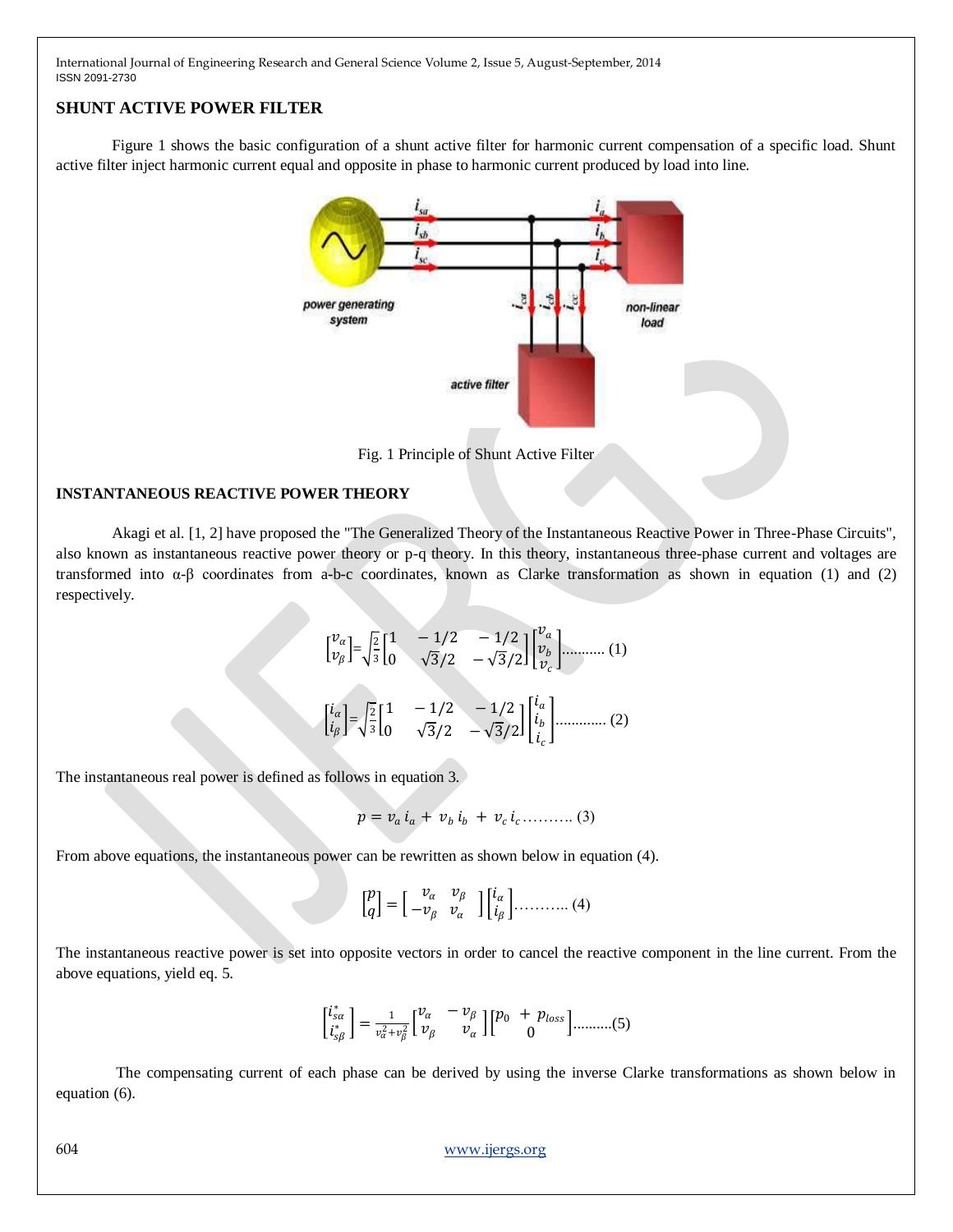$$
\begin{bmatrix} i_{ca}^* \\ i_{cb}^* \\ i_{cc}^* \end{bmatrix} = \sqrt{\frac{2}{3}} \begin{bmatrix} 1 & 0 \\ -1/2 & \sqrt{3}/2 \\ -1/2 & -\sqrt{3}/2 \end{bmatrix} \begin{bmatrix} i_{sa} \\ i_{s\beta} \end{bmatrix} \dots \dots \dots (6)
$$



Figure 2: Principle of instantaneous active and reactive power theory.

#### **SYNCHRONOUS REFERENCE D-Q THEORY**

In this method, the park transform is used to transformed load current from three phase frame reference *abc* into synchronous reference d-q coordinate in order to separate the harmonic contents from the fundamentals.

$$
\begin{bmatrix} i_{ld} \\ i_{lq} \\ i_{l0} \end{bmatrix} = \sqrt{\frac{2}{3}} \begin{bmatrix} \cos \theta & \cos(\theta - \frac{2\pi}{3}) & \cos(\theta + \frac{2\pi}{3}) \\ -\sin \theta & -\sin(\theta - \frac{2\pi}{3}) & -\sin(\theta + \frac{2\pi}{3}) \\ \frac{1}{\sqrt{2}} & \frac{1}{\sqrt{2}} & \frac{1}{\sqrt{2}} \end{bmatrix} \begin{bmatrix} i_{la} \\ i_{lq} \\ i_{lc} \end{bmatrix}
$$

 Where, θ is the angular position of the synchronous reference. This is a linear function of the fundamental frequency. The harmonic reference current can extract from the load currents using a simple LPF. The currents in the synchronous reference can be decomposed into two terms as:

$$
\begin{cases} i_{ld} = \overline{i}_{ld} + \widetilde{i}_{ld} \\ i_{lq} = \overline{i}_{lq} + \widetilde{i}_{lq} \end{cases}
$$

Only the alternating terms -which are related to the harmonic contents - will be seen at the output of the extraction system. The APF reference currents will be then:

$$
\begin{bmatrix} i_{fd}^* \\ i_{fq}^* \end{bmatrix} = \begin{bmatrix} \tilde{i}_d \\ i_{lq} \end{bmatrix}
$$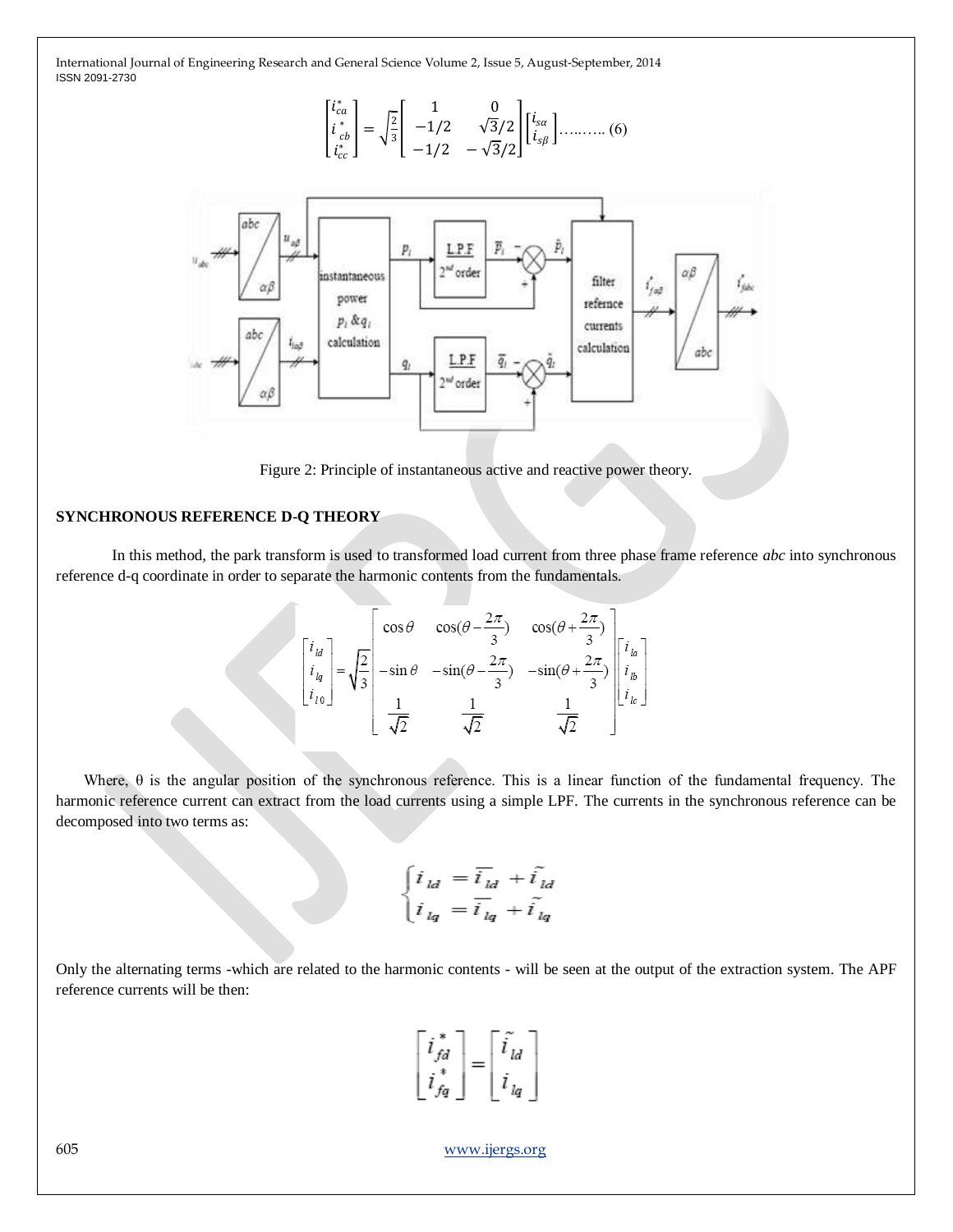In order to find the APF currents in three phase system, the inverse Park transform can be used as follow:

$$
\begin{bmatrix} i_{fa}^* \\ i_{fa}^* \\ i_{fe}^* \end{bmatrix} = \sqrt{\frac{2}{3}} \begin{bmatrix} \cos \theta & -\sin \theta \\ \cos(\theta - \frac{2\pi}{3}) & -\sin(\theta - \frac{2\pi}{3}) \\ \cos(\theta + \frac{2\pi}{3}) & \sin(\theta + \frac{2\pi}{3}) \end{bmatrix} \begin{bmatrix} i_{fa}^* \\ i_{fa}^* \end{bmatrix}
$$



Fig 3 Principle of d-q method

#### **HARMONIC CURRENT CONTROL METHOD**

The principles of hysteresis band current control can be seen in figure 5. The difference between the reference value and the actual value will be directed to one comparator with a tolerance band. The controller generates the sinusoidal reference current of desired magnitude and frequency that is compared with the actual motor line current. Hence, the actual current is forced to track the reference current within the hysteresis band as shown in fig. 5 and fig. 6.



Fig.4 Basic principle of Hysteresis Current Control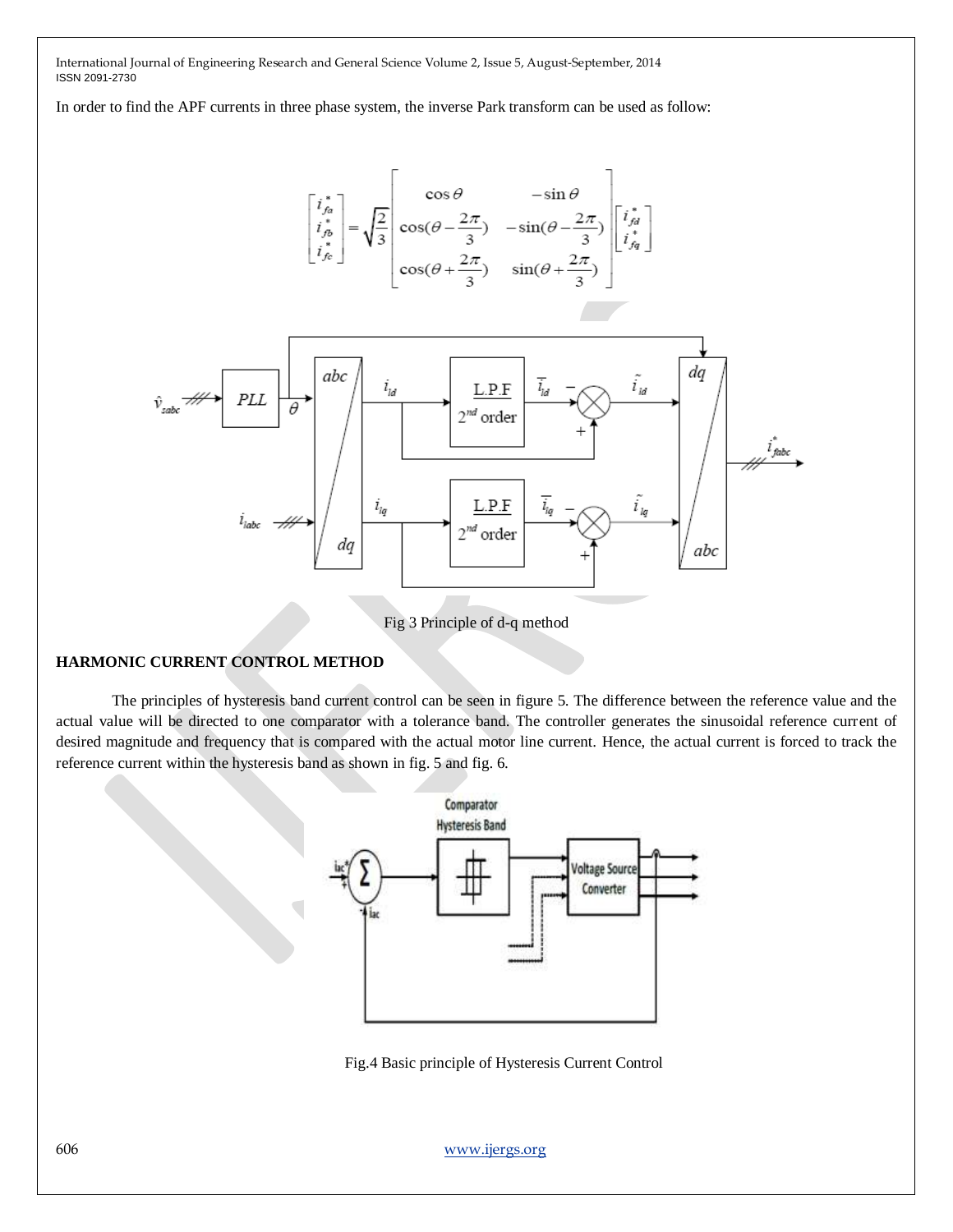

Fig.5 Hysteresis Band

## **SIMULINK MODEL OF THE APF**

The overall system model containing the power source, the shunt active power filter and the nonlinear loads is shown in fig.6.The main components of the system are described below:

- The power source, which was designed as a three-phase 11KV/50Hz voltage sources connected together in a Y configuration with neutral and a three phase RL branch.

-The single-phase nonlinear loads are containing a single-phase uncontrolled diode rectifier supplying a series RL load for phase A, a single-phase uncontrolled diode rectifier supplying a parallel RC load for phase B, a single-phase uncontrolled diode rectifier supplying a series RL loads for phase C.

- The PWM IGBT voltage source inverter, which contains a three-leg voltage source inverter with neutral clamped DC capacitors and the control scheme, as shown in fig. 6.

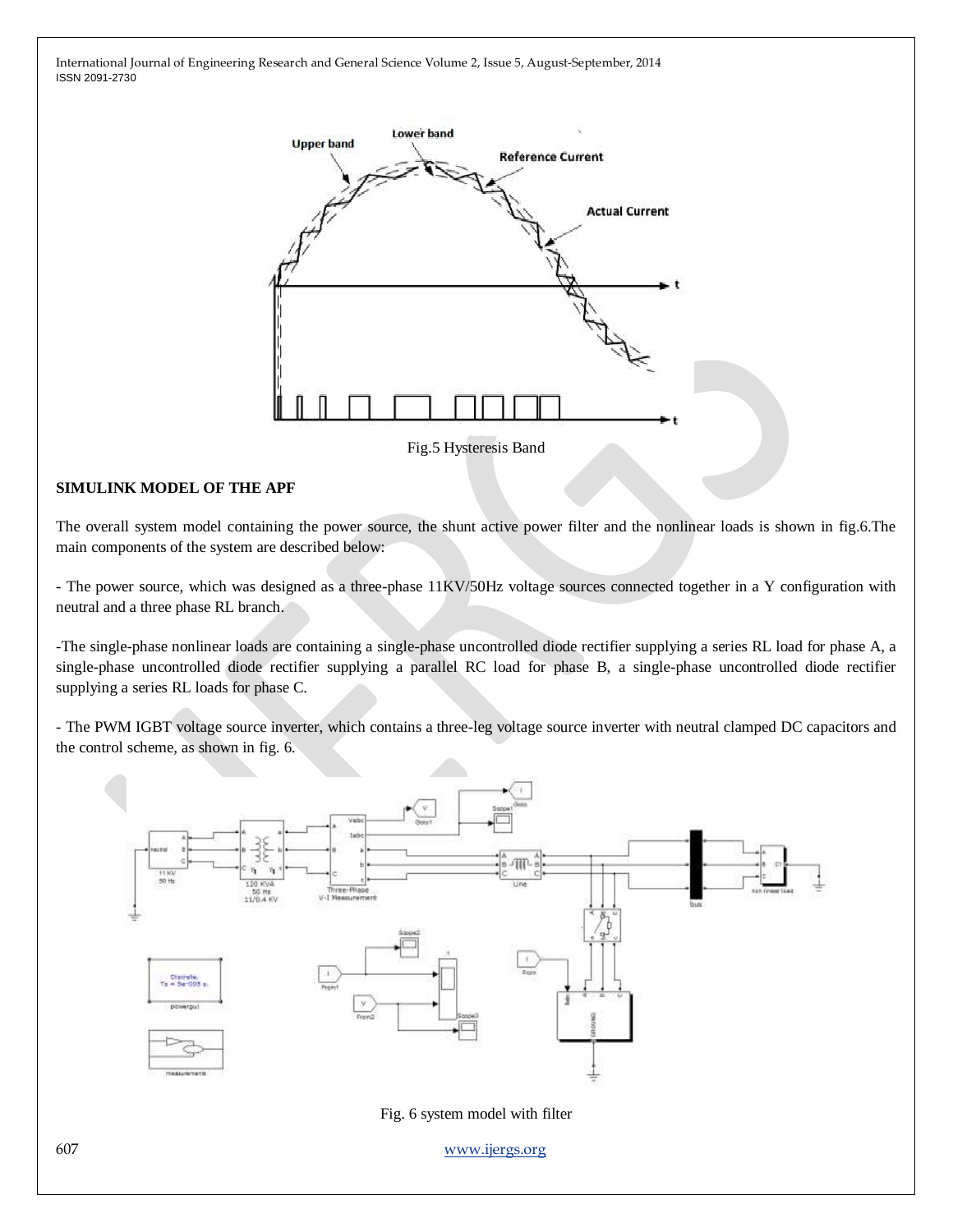

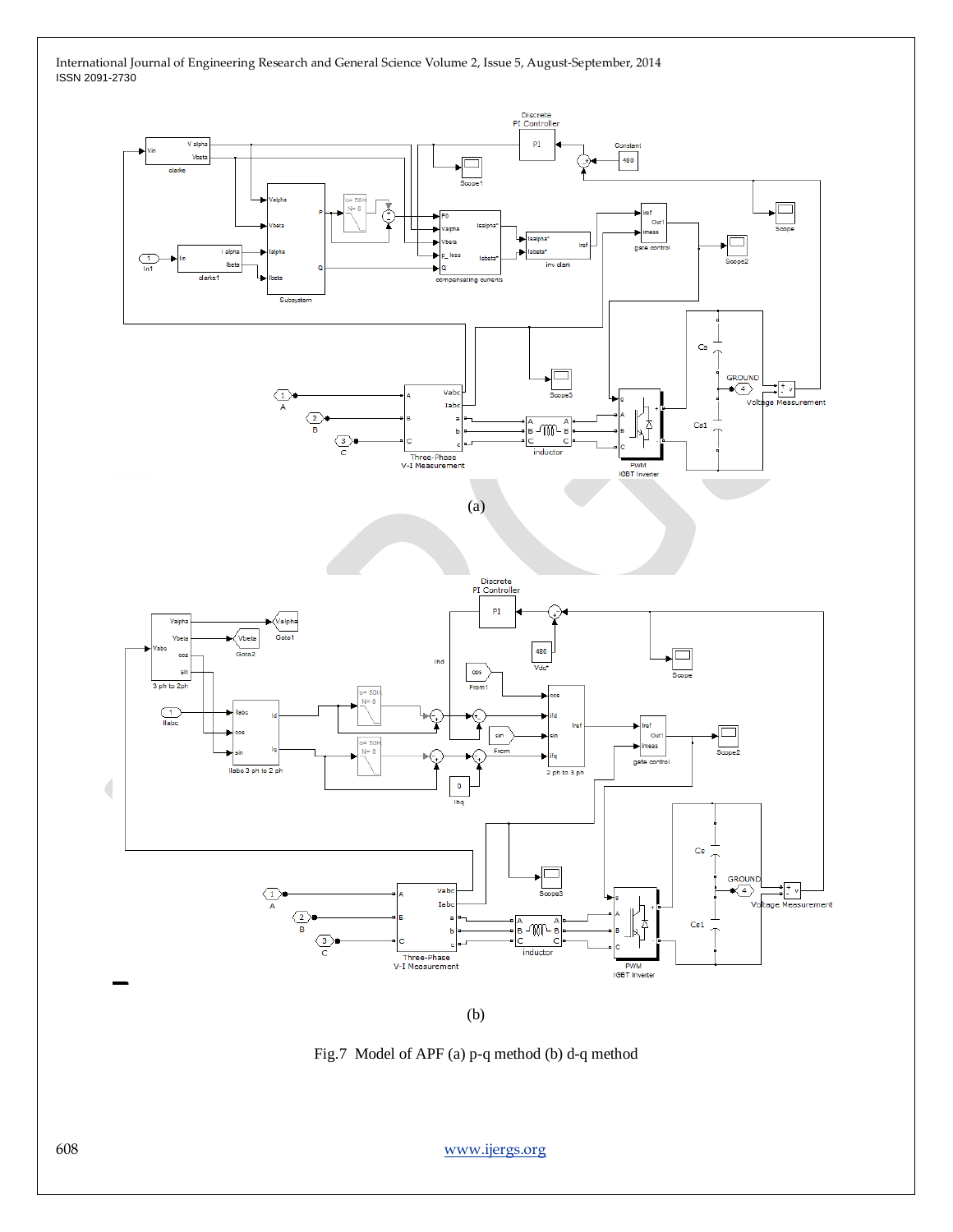#### **SIMULATION RESULT**

The complete model of active power filter is presented in fig.6 and result were obtained by using MATLAB/Simulink Simpowersystem Toolbox software for a three phase neutral clamped APF compensating harmonics, reactive power produced by nonlinear loads.

Fig 8 shows the current wave for the system with and without SAPF. Fig. 9 shows the simulation results obtained in harmonic distortion analysis of the load current, for each phase with nonlinear load. Without APF, the total harmonic distortion (THD) is 20.49%.

Fig. 10 shows the simulation result of the source current obtained with APF using p-q method to compensate harmonics created by nonlinear load. The THD of the source current is now 0.53% of the fundamental value, thus meeting the limit of harmonic standard of IEEE STD. 519-1992.

Fig. 11 shows the simulation result of the source current obtained with APF using d-q method to compensate harmonics created by nonlinear load. The THD of the source current is now 0.08% of the fundamental value, thus meeting the limit of harmonic standard of IEEE STD. 519-1992.







(b)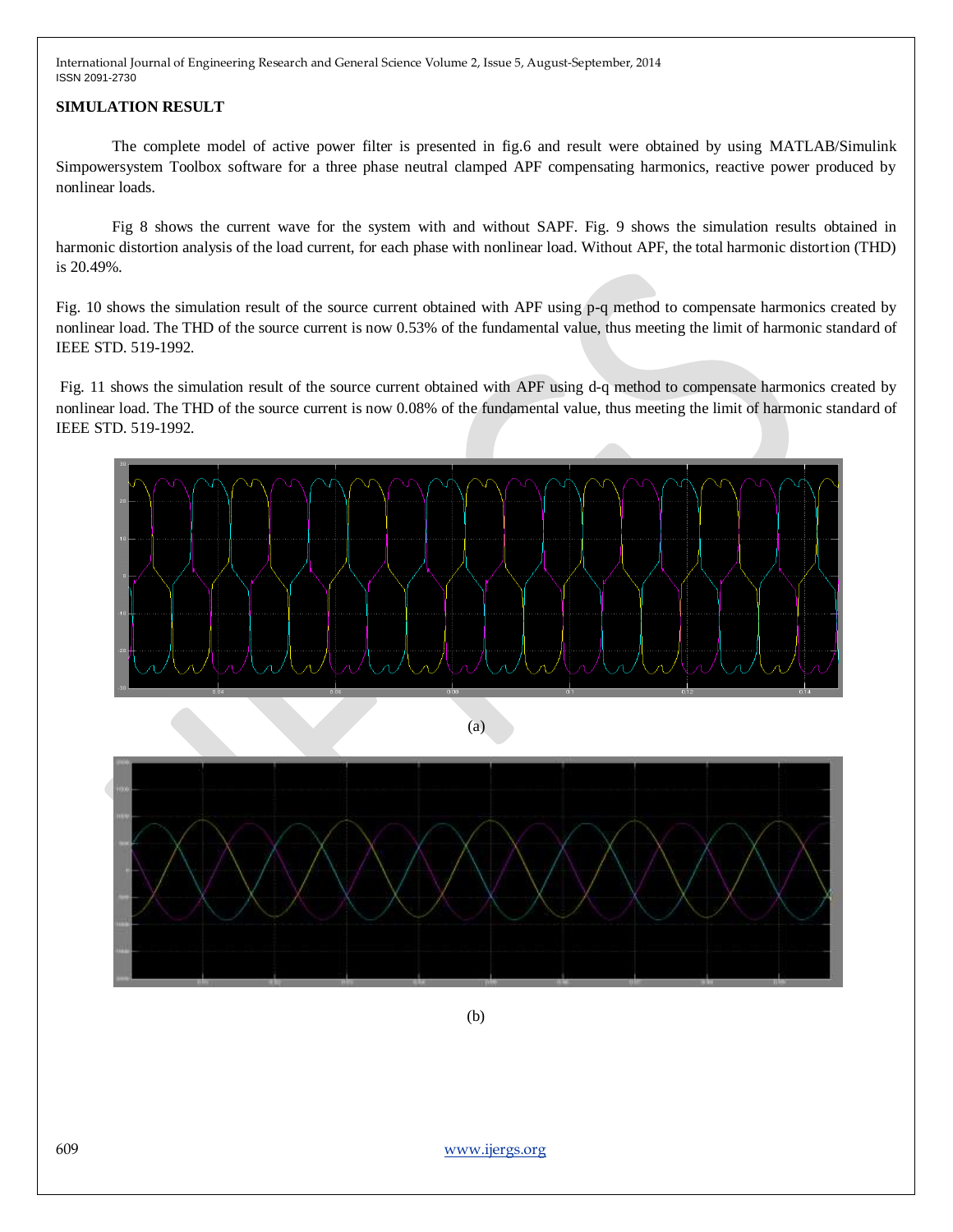

(c)

Fig 8: Current Waveform of system (a) without SAPF, (b) with SAPF using p-q method, (c) with SAPF using d-q method



Fig. 9 Load Current (System without APF)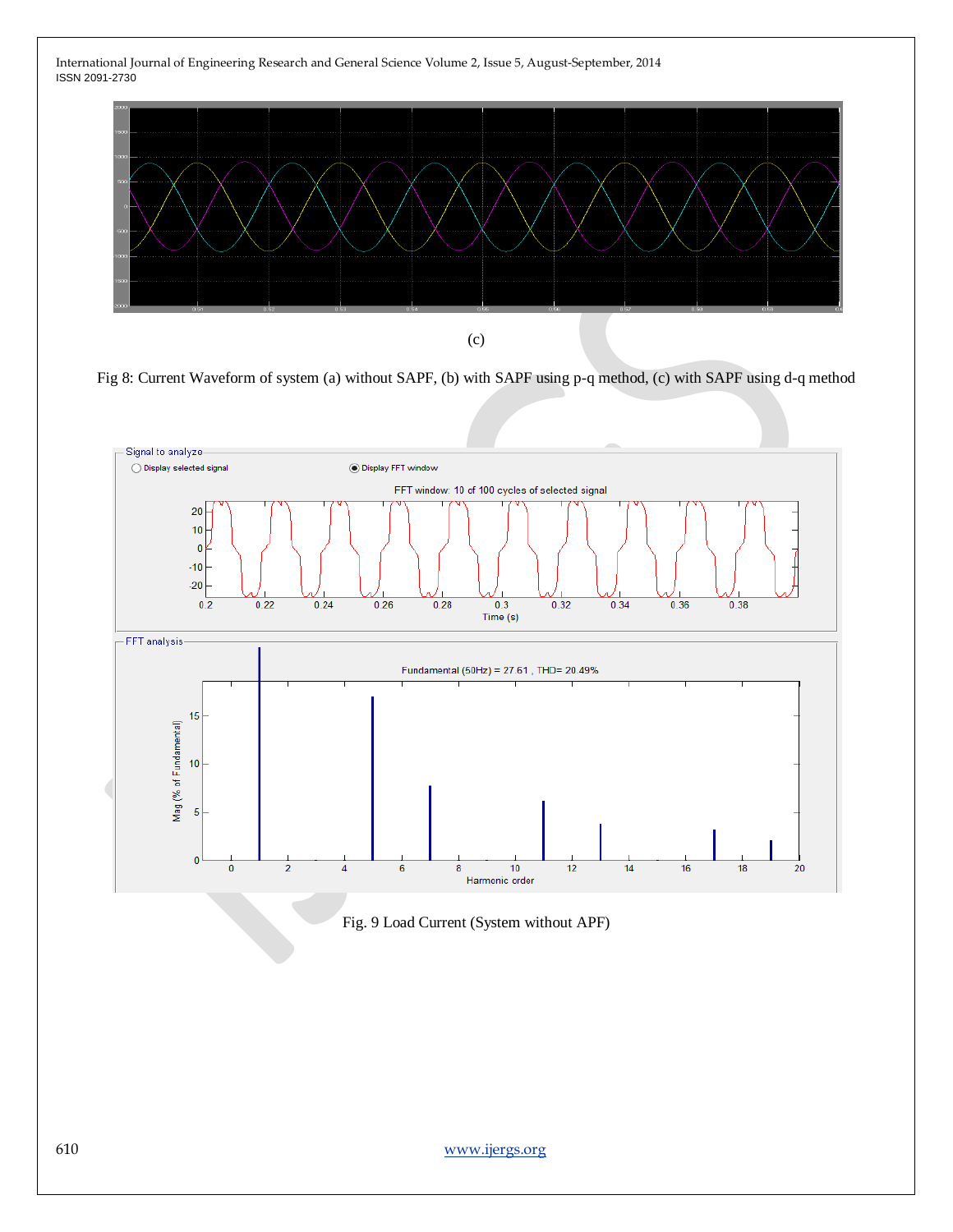





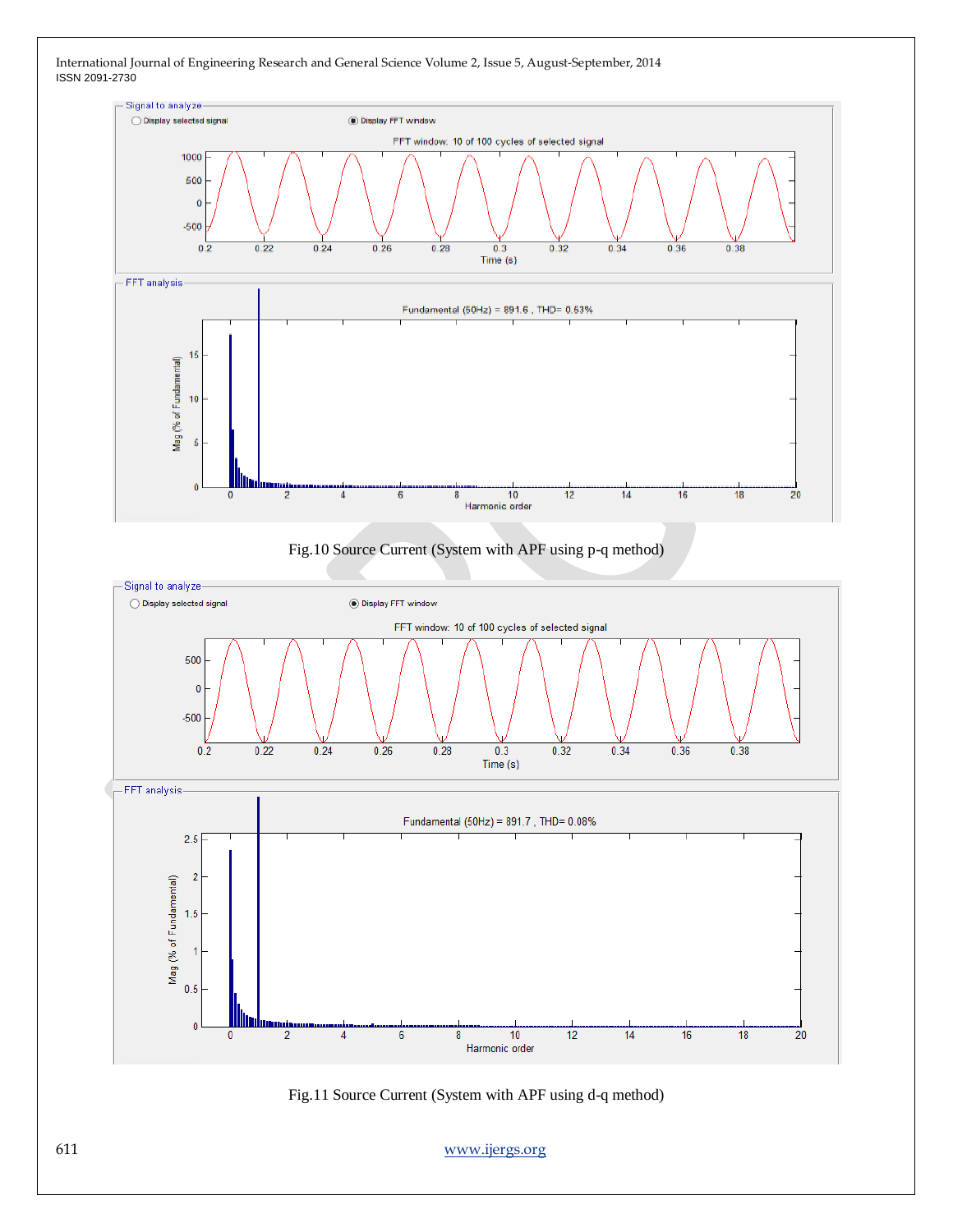# **COMPARATIVE ANALYSIS**

The comparison between system without SAPF and with SAPF using different current control method is shown in table 1 and 2. Table 1 shows the % of individual harmonics distortion present in the system and table 2 shows the Total Harmonic distortion present in the system before and after using filter with different control method. From the table 1 and 2 the system with SAPF using dq method give the better result as compare to p-q method.

Table 1: Harmonic Improvement (in % of fundamental frequency component)

| Harmonic order          | <b>System without SAPF</b> | System with SAPF using<br>p-q method | System with SAPF using d-q<br>method |
|-------------------------|----------------------------|--------------------------------------|--------------------------------------|
| 3rd order harmonic      | 0.4%                       | 0.22%                                | 0.03%                                |
| 5th order harmonics     | 16.94%                     | 0.12%                                | 0.03%                                |
| 7th order harmonics     | 7.76%                      | 0.09%                                | 0.02%                                |
| 9th order harmonics     | 0.03%                      | 0.07%                                | 0.01%                                |
| 11th order<br>harmonics | 6.61%                      | 0.06%                                | 0.01%                                |
| 13th order<br>harmonics | 3.74%                      | 0.05%                                | 0.01%                                |
| 15th order<br>harmonics | 0.03%                      | 0.04%                                | 0.01%                                |
| 17th order<br>harmonics | 3.18%                      | 0.04%                                | 0.01%                                |
| 19th order<br>harmonics | 2.06%                      | 0.03%                                | 0.01%                                |

Table 2: Total Harmonic Distortion of System (in % of fundamental frequency component)

| System                     | <b>Without SAPF</b> | With SAPF using p-q<br>method | With SAPF using d-q<br>method |
|----------------------------|---------------------|-------------------------------|-------------------------------|
| %THD (in % of fundamental) | 20.49%              | 0.53%                         | 0.08%                         |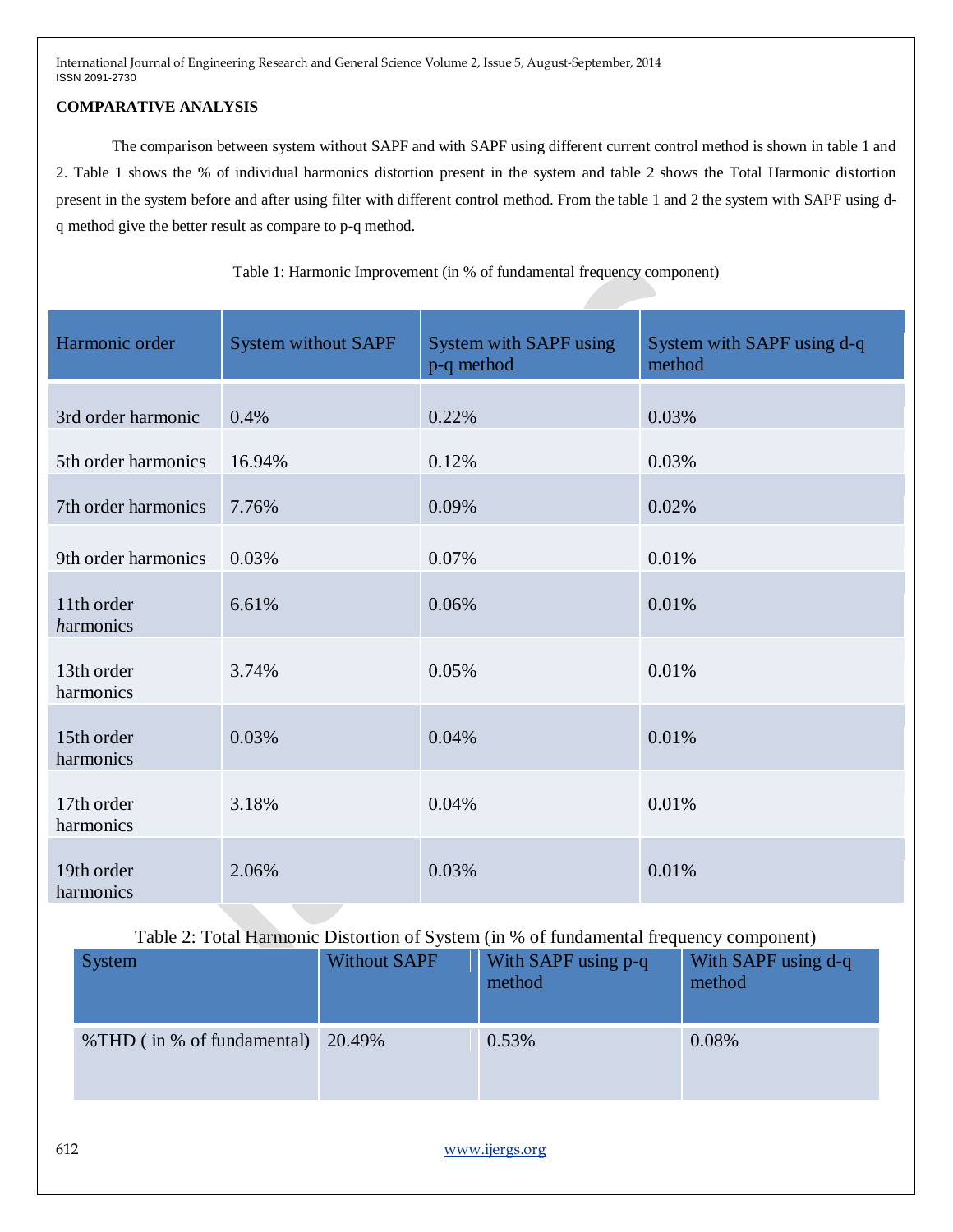Graph shown in figure 12 summarize the performance of the distribution system without and with shunt active power filter using different control strategies.



Figure 12: Comparative Graph between System without and with SAPF

Graph shown in figure 13 summarize the performance of the system with shunt active power filter using p-q and d-q methods. Results presented confirm superior performance of d-q method.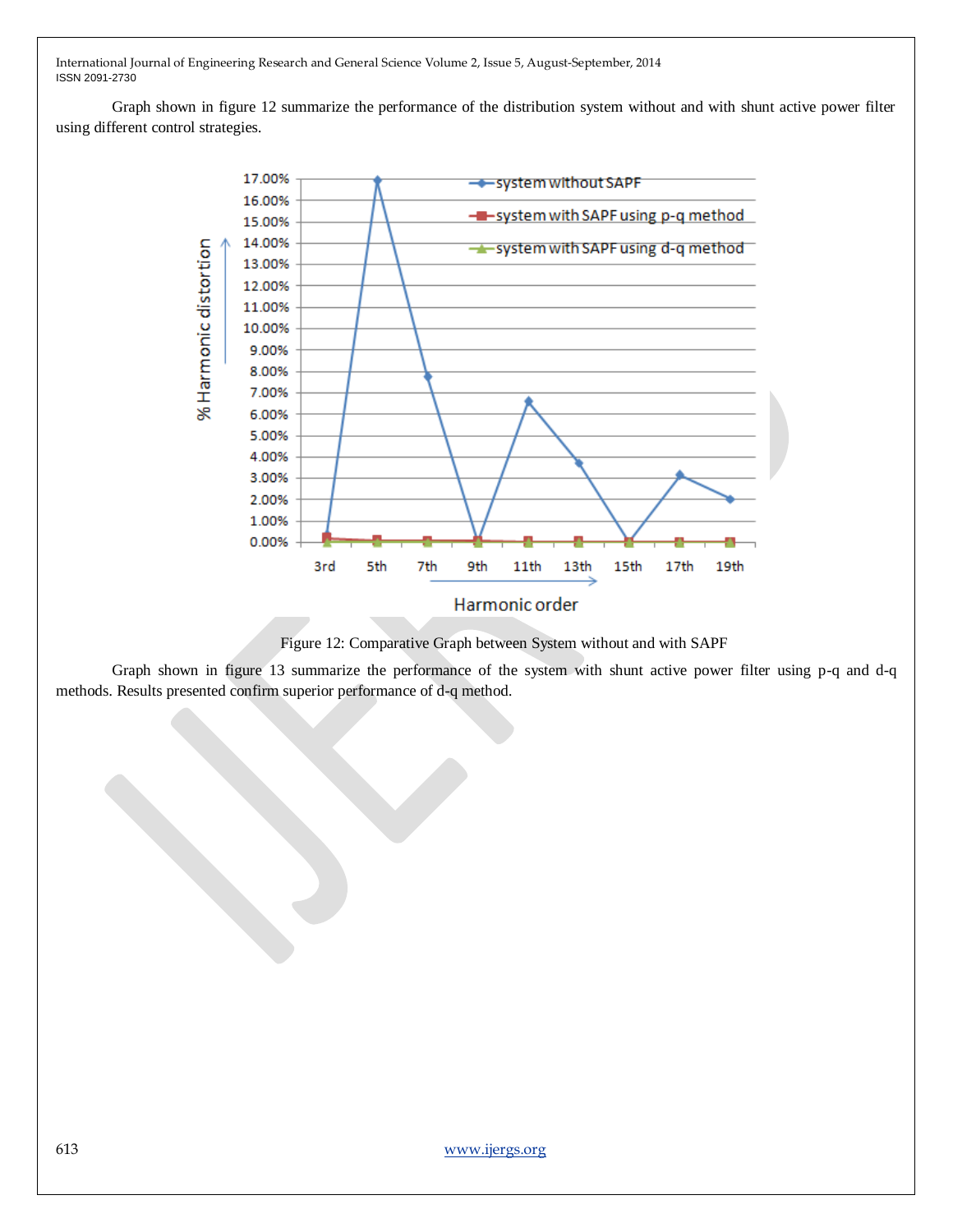

Figure 13: Comparative Graph between p-q and d-q Method

## **CONCLUSION**

Simulation results using matlab/simulink shows that shunt active filter gives effective compensation of harmonics and reactive power. Total Harmonic Distortion of system with APF using p-q method is reduced to 0.53% and Total Harmonic Distortion of system with APF using p-q method is reduced to 0.08 % which are very below than the harmonics limit 5% imposed by the IEEE-519 standard. As per the result d-q method give better result as compare to p-q method

#### **REFERENCE :**

[1] Akagi. H, 1996. "New Trends in Active Filters for Power Conditioning", IEEE Transaction on Industrial Applications, vol. 32, No 6, Dec., pp 1312-1322.

[2] Akagi. H, 2006. "Modern active filter and traditional passive filters", Bulletin of the polish academy of sciences technical sciences vol.54.No.3.

[3] Ali Ajami and Seyed Hossein Hosseini, 2006. "Implementation of a Novel Control Strategy for Shunt Active Filter", ECTI Transactions on Electrical Eng., Electronics, And Communications Vol.4, No.1

[4] Akagi, Hirofumi. Active Filters for Power Conditioning. In Timothy L.Skvarenina. The Power Electronics Handbook: Industrial Electronics Series. United State of America: CRC Press. Chap. 17:30-63. 2002.

[5] .Peng, F. Z., Akagi, H. and Nabae, A. A Novel Harmonics Power Filter.IEEE Transactions on Power Electronics Specialists Conference. April 11-14. PESC '88 Record: IEEE. 1988. 1151-1159.

[6] .Grady, W. M., Samotyi, M. J. and Noyola, A. H. Survey of Active Line Conditioning Methodologies. IEEE Transactions on Power Delivery.1990. 5 (3): 1536-1542.